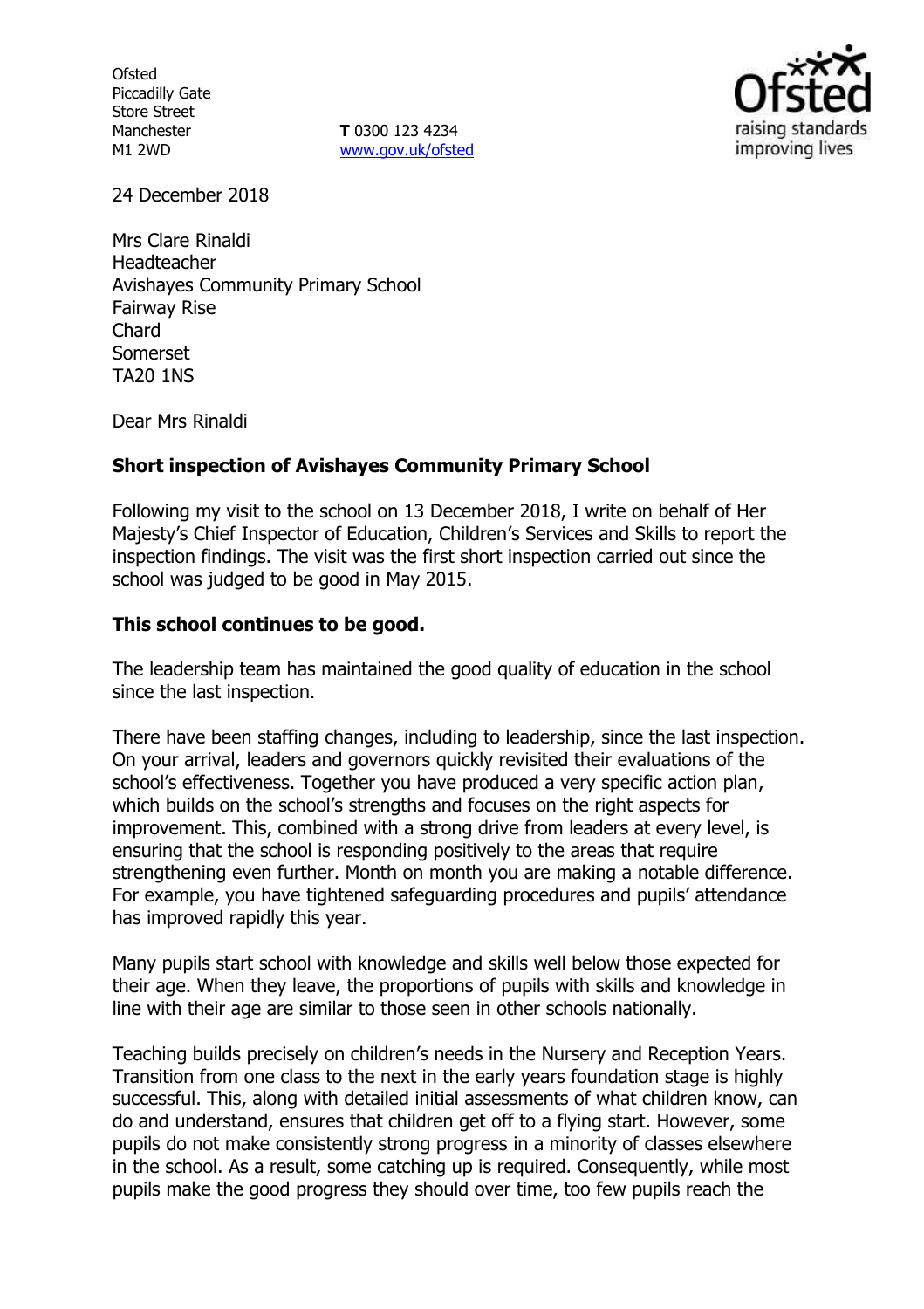

highest standards at the end of key stage 1 and 2. You are taking direct action to remedy this shortfall by supporting teachers to adapt their teaching and to plan work that is increasingly more challenging. However, this work is recent and has not yet had a full impact.

At the previous inspection the school leaders were asked to raise the quality of teaching and pupils' ability to solve problems in mathematics, and to develop pupils' handwriting and spelling skills. In 2018 almost every pupil in Year 6 met the required standards in the spelling, punctuation and grammar test. Workbooks are generally well presented. As a result of staff training, problem-solving now sits centrally in the mathematics curriculum and pupils are routinely expected to explain their mathematical understanding.

## **Safeguarding is effective.**

Since your arrival, you have conducted a full review of safeguarding practices in the school. Support for the most vulnerable pupils is strong. Staff training is up to date and in line with legislation. Staff apply their training in keeping pupils safe and are confident in making referrals when they have concerns that a pupil may be at risk.

Safeguarding records are well organised and leaders who are responsible for safeguarding make timely referrals and work in close partnership with external agencies when required.

Staff responsible for staff vetting checks have ensured that recruitment arrangements and the single central record (SCR) meet requirements. The SCR is checked regularly by leaders and governors. Safeguarding arrangements are fit for purpose.

# **Inspection findings**

- $\blacksquare$  My first line of enguiry looked at whether the curriculum is demanding enough to challenge pupils to achieve their full potential. While pupils' progress at the end of key stage 2 in English and mathematics is at the national average, the proportions of pupils reaching the highest standards are lower than that seen nationally.
- Over the last year there has been a comprehensive package of training to improve the teaching of mathematics. This work has been effective. In most classes, the mathematics curriculum provides ample opportunities for pupils to reason and solve problems. As a result, pupils deepen their understanding of mathematical concepts successfully.
- Increasingly, pupils edit and improve their work in English well. However, on occasions the amendments pupils make do not bring about sufficient improvements to the accuracy or complexity of their writing. The wider curriculum is not sufficiently demanding to deepen pupils' understanding of the more challenging concepts and key ideas in English, science and humanities. As a result, tasks planned do not enable pupils in lower key stage 2, and to a lesser extent further up the school, to gain knowledge and skills beyond those expected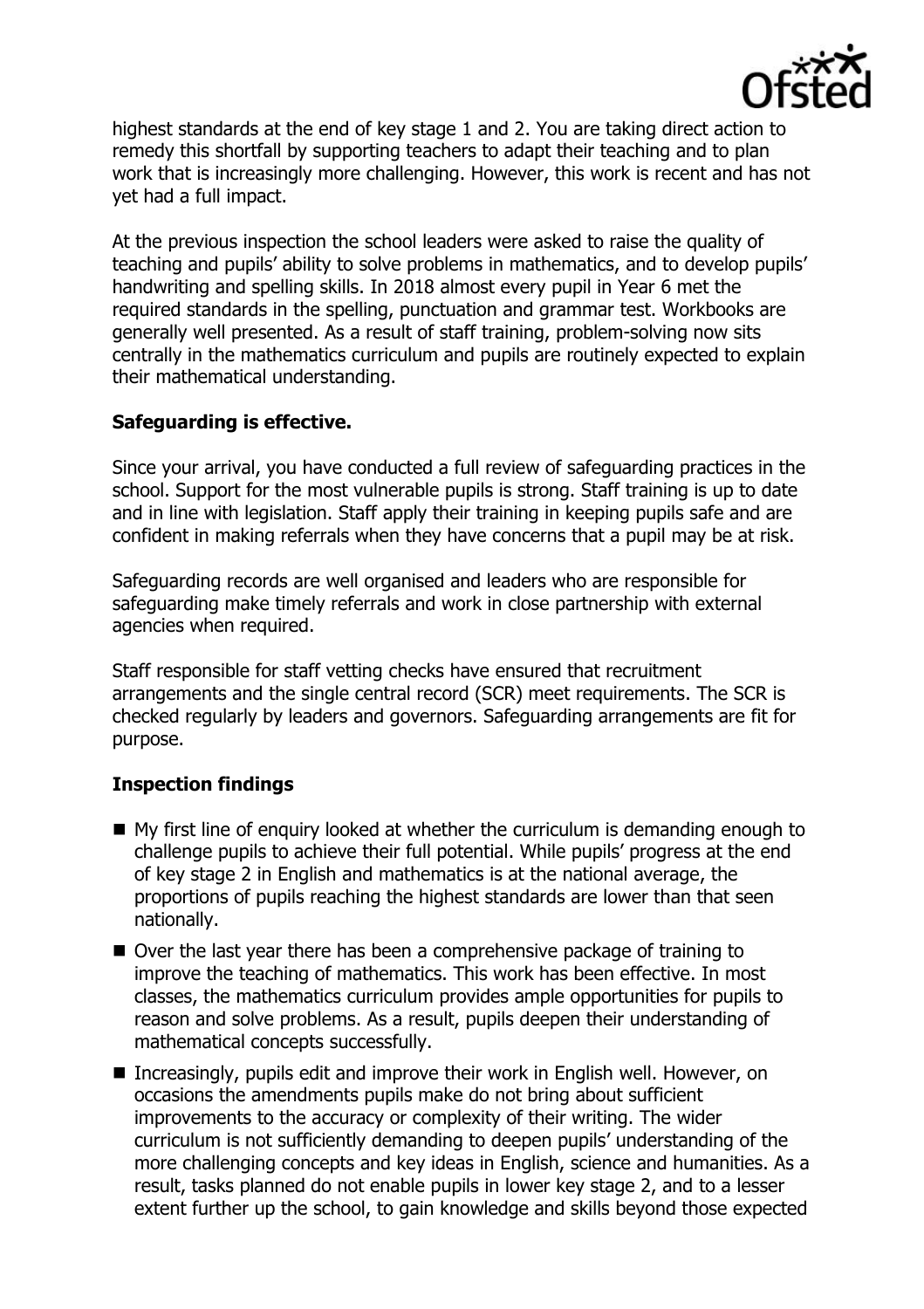

for their age. Because of this, a minority of pupils are not yet achieving their full potential.

- Another aspect I looked at was pupils' absence because it has been high in the past. Leaders have tackled this head-on this term through stringent checks and work with external agencies. Leaders' actions are proving successful in remedying this weakness. Consequently, pupils' absence and persistent absenteeism have reduced noticeably. Current pupils attend well. This year, pupils' attendance is above the national average.
- My final line of enquiry looked at the impact of leaders' actions to bring about further improvements to pupils' academic achievements. There have been incremental improvements year on year to bring pupils' outcomes in line with the national average. However, too few pupils across the school have secure knowledge and skills in all three subjects of reading, writing and mathematics. Your recent work to hold teachers to account to improve pupils' combined attainment in reading, writing and mathematics is beginning to pay off. However, it is too early to see the impact required across the school.
- The leader of special educational needs and/or disabilities (SEND) ensures that there are precise interventions in place so that pupils catch up when they fall behind. As a result, pupils make strong progress in these intervention lessons. However, the quality of provision for pupils with SEND is not checked well enough within their class lessons. As a result, this group of pupils make uneven progress across key stage 1.
- Senior and middle leaders' action plans are well thought out. Leaders are systematic in their checks on the quality of teaching. However, leaders have not yet been successful in ensuring that pupils make consistently strong progress to meet the highest standards. Teachers have not used all the information they have to plan work for pupils in Year 1 so that teaching builds on the skills and knowledge pupils gained in the Reception Year. Consequently, on occasions work on offer is sometimes too easy or too hard.
- Finally, I looked at the progress that children make in their Reception year in their early speaking and reading skills. Children who enter the school with limited speaking skills are supported exceptionally well. The early teaching of phonics is regular and systematic. Children are learning to use and apply their sounds when speaking and reading with confidence within the wide range of activities on offer. As a result, children are already beginning to write words and simple sentences accurately. Children benefit from the stimulating and exciting provision in the inside and outside learning environments.
- Strong caring support in Nursery and Reception means that children settle well and thrive here.

## **Next steps for the school**

Leaders and those responsible for governance should ensure that:

■ leaders' checks on teaching ensure that pupils deepen and apply their skills and knowledge in reading, writing and mathematics and have an equally secure